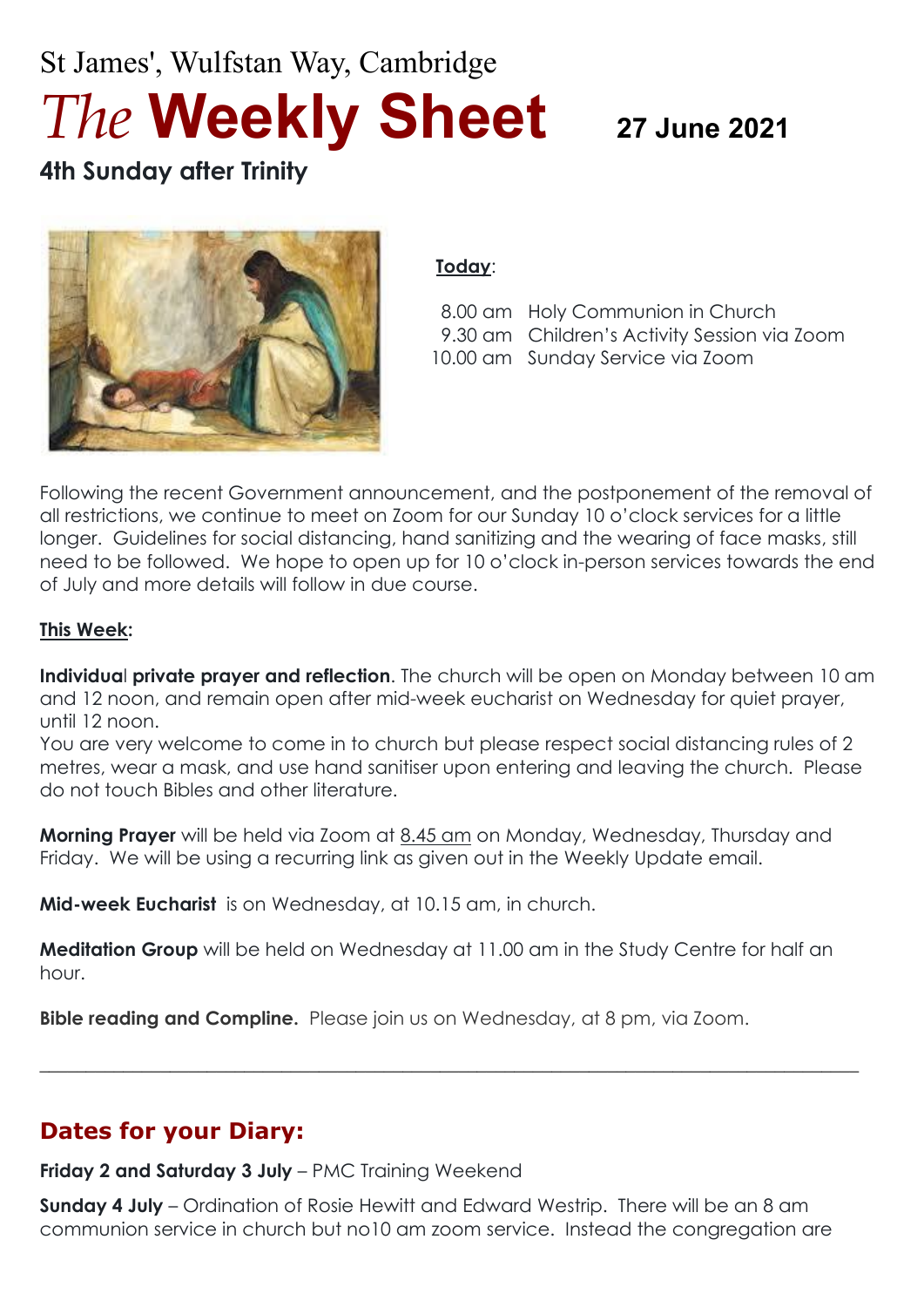invited to watch the livestream of the ordinations at Ely Cathedral at 10.30 am (accessed via the Ely Cathedral website).

**Thursday 8 July**, 1 pm – Funeral for James Day in church

**Tuesday 13 July**, 7.30 pm – PCC Meeting via Zoom

**Sunday 18 July,** 10 am - St James Patronal festival service - communion outside in the church garden.

 $\_$  , and the set of the set of the set of the set of the set of the set of the set of the set of the set of the set of the set of the set of the set of the set of the set of the set of the set of the set of the set of th

**\_\_\_\_\_\_\_\_\_\_\_\_\_\_\_\_\_\_\_\_\_\_\_\_\_\_\_\_\_\_\_\_\_\_\_\_\_\_\_\_\_\_\_\_\_\_\_\_\_\_\_\_\_\_\_\_\_\_\_\_\_\_\_\_\_\_\_\_\_\_\_\_\_\_\_\_\_\_\_\_\_\_\_\_\_**

 $\_$  , and the set of the set of the set of the set of the set of the set of the set of the set of the set of the set of the set of the set of the set of the set of the set of the set of the set of the set of the set of th

## **Collect for today**

Gracious Father, by the obedience of Jesus you brought salvation to our wayward world: draw us into harmony with your will, that we may find all things restored in him, our Saviour Jesus Christ.

# **Today's readings are:**

2 Samuel 1.1,17-end; Psalm 130; 2 Corinthians 8.7-end; Mark 5.21-end

# **2 Samuel 1.1,17-end**

#### **David Mourns for Saul and Jonathan**

After the death of Saul, when David had returned from defeating the Amalekites, David remained two days in Ziklag.

David intoned this lamentation over Saul and his son Jonathan. (He ordered that The Song of the Bow be taught to the people of Judah; it is written in the Book of Jashar.) He said: Your glory, O Israel, lies slain upon your high places!

 How the mighty have fallen! Tell it not in Gath,

 proclaim it not in the streets of Ashkelon; or the daughters of the Philistines will rejoice, the daughters of the uncircumcised will exult.

You mountains of Gilboa,

let there be no dew or rain upon you,

nor bounteous fields!

For there the shield of the mighty was defiled, the shield of Saul, anointed with oil no more.

From the blood of the slain, from the fat of the mighty, the bow of Jonathan did not turn back, nor the sword of Saul return empty.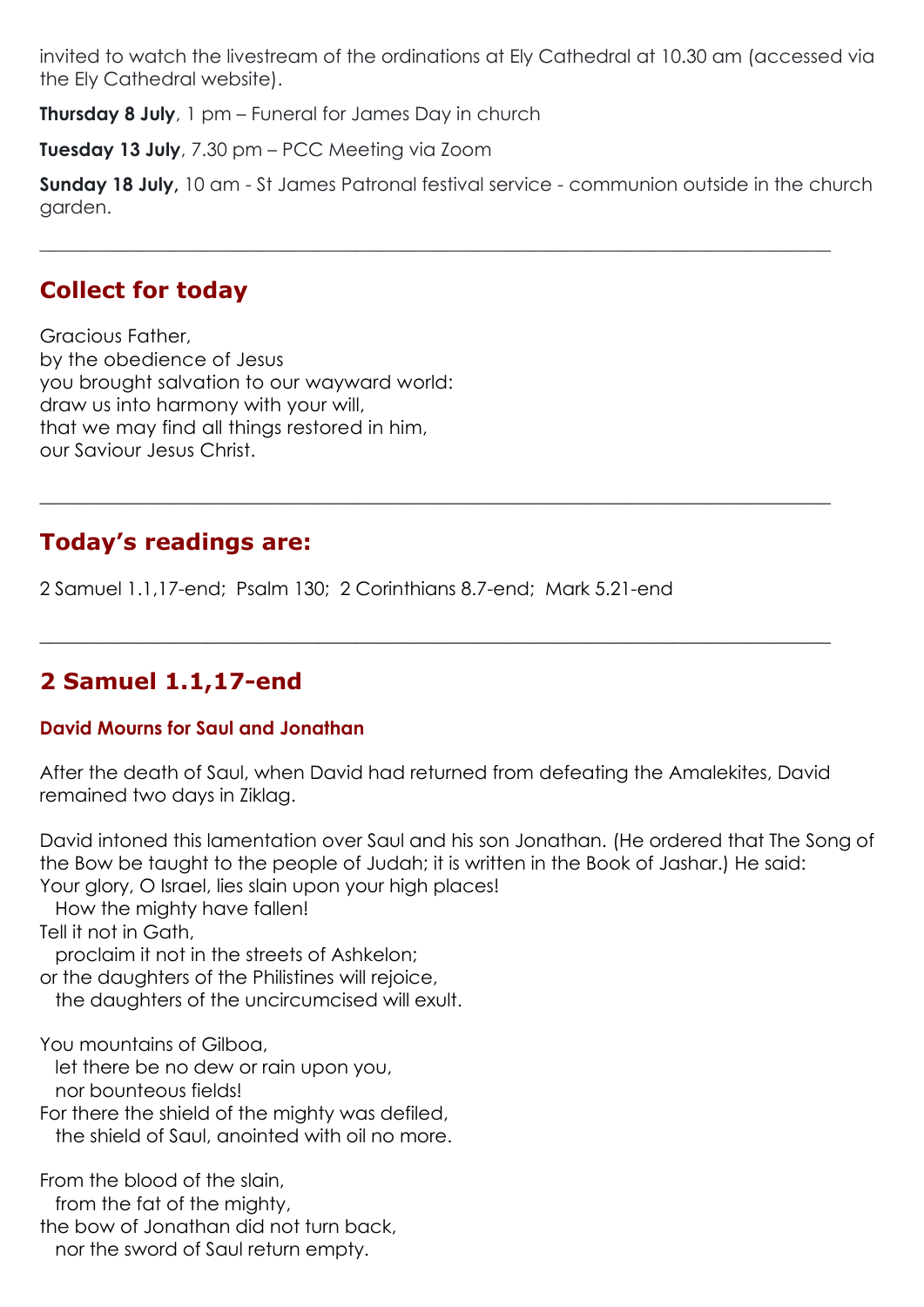Saul and Jonathan, beloved and lovely! In life and in death they were not divided; they were swifter than eagles, they were stronger than lions.

O daughters of Israel, weep over Saul, who clothed you with crimson, in luxury, who put ornaments of gold on your apparel.

How the mighty have fallen in the midst of the battle!

Jonathan lies slain upon your high places. I am distressed for you, my brother Jonathan; greatly beloved were you to me; your love to me was wonderful, passing the love of women.

How the mighty have fallen, and the weapons of war perished!

# **Psalm 130**

Out of the depths have I cried to you, O Lord; Lord, hear my voice; let your ears consider well the voice of my supplication. If you, Lord, were to mark what is done amiss, O Lord, who could stand? But there is forgiveness with you, so that you shall be feared. I wait for the Lord; my soul waits for him; in his word is my hope. My soul waits for the Lord, more than the night watch for the morning, more than the night watch for the morning. O Israel, wait for the Lord, for with the Lord there is mercy; with him is plenteous redemption and he shall redeem Israel from all their sins.

# **2 Corinthians 8.7-end**

Now as you excel in everything—in faith, in speech, in knowledge, in utmost eagerness, and in our love for you—so we want you to excel also in this generous undertaking.

\_\_\_\_\_\_\_\_\_\_\_\_\_\_\_\_\_\_\_\_\_\_\_\_\_\_\_\_\_\_\_\_\_\_\_\_\_\_\_\_\_\_\_\_\_\_\_\_\_\_\_\_\_\_

 $\_$  , and the set of the set of the set of the set of the set of the set of the set of the set of the set of the set of the set of the set of the set of the set of the set of the set of the set of the set of the set of th

I do not say this as a command, but I am testing the genuineness of your love against the earnestness of others. For you know the generous act of our Lord Jesus Christ, that though he was rich, yet for your sakes he became poor, so that by his poverty you might become rich. And in this matter I am giving my advice: it is appropriate for you who began last year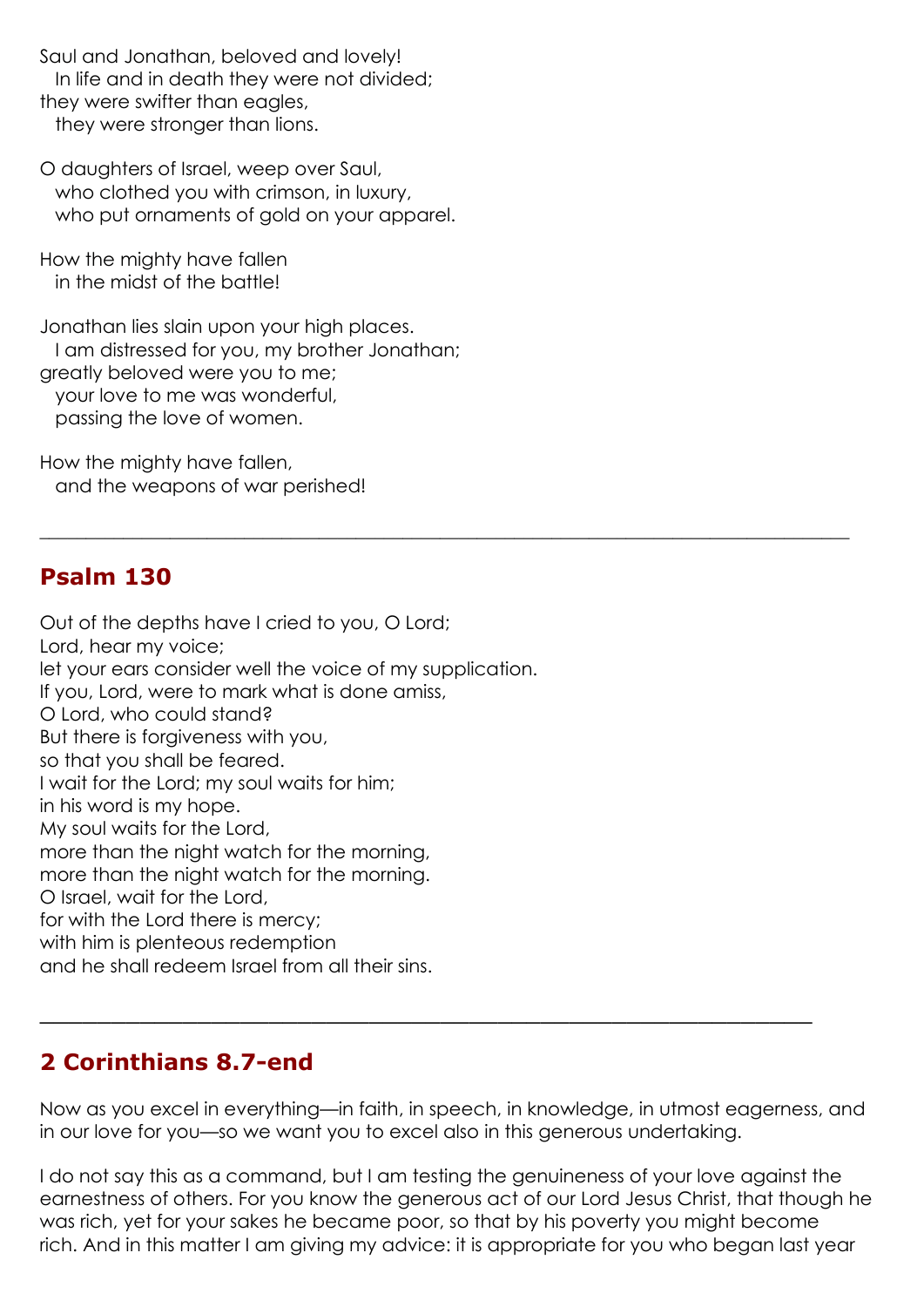not only to do something but even to desire to do something— now finish doing it, so that your eagerness may be matched by completing it according to your means. For if the eagerness is there, the gift is acceptable according to what one has—not according to what one does not have. I do not mean that there should be relief for others and pressure on you, but it is a question of a fair balance between your present abundance and their need, so that their abundance may be for your need, in order that there may be a fair balance. As it is written,

'The one who had much did not have too much,

and the one who had little did not have too little.'

#### **Commendation of Titus**

But thanks be to God who put in the heart of Titus the same eagerness for you that I myself have. For he not only accepted our appeal, but since he is more eager than ever, he is going to you of his own accord. With him we are sending the brother who is famous among all the churches for his proclaiming of the good news; and not only that, but he has also been appointed by the churches to travel with us while we are administering this generous undertaking for the glory of the Lord himself and to show our goodwill. We intend that no one should blame us about this generous gift that we are administering, for we intend to do what is right not only in the Lord's sight but also in the sight of others. And with them we are sending our brother whom we have often tested and found eager in many matters, but who is now more eager than ever because of his great confidence in you. As for Titus, he is my partner and co-worker in your service; as for our brothers, they are messengers of the churches, the glory of Christ. Therefore, openly before the churches, show them the proof of your love and of our reason for boasting about you.

# **Mark 5.21-end**

#### **A Girl Restored to Life and a Woman Healed**

When Jesus had crossed again in the boat to the other side, a great crowd gathered round him; and he was by the lake. Then one of the leaders of the synagogue named Jairus came and, when he saw him, fell at his feet and begged him repeatedly, 'My little daughter is at the point of death. Come and lay your hands on her, so that she may be made well, and live.' So he went with him.

 $\_$  , and the set of the set of the set of the set of the set of the set of the set of the set of the set of the set of the set of the set of the set of the set of the set of the set of the set of the set of the set of th

And a large crowd followed him and pressed in on him. Now there was a woman who had been suffering from haemorrhages for twelve years. She had endured much under many physicians, and had spent all that she had; and she was no better, but rather grew worse. She had heard about Jesus, and came up behind him in the crowd and touched his cloak, for she said, 'If I but touch his clothes, I will be made well.' Immediately her haemorrhage stopped; and she felt in her body that she was healed of her disease. Immediately aware that power had gone forth from him, Jesus turned about in the crowd and said, 'Who touched my clothes?' And his disciples said to him, 'You see the crowd pressing in on you; how can you say, "Who touched me?" ' He looked all round to see who had done it. But the woman, knowing what had happened to her, came in fear and trembling, fell down before him, and told him the whole truth. He said to her, 'Daughter, your faith has made you well; go in peace, and be healed of your disease.'

While he was still speaking, some people came from the leader's house to say, 'Your daughter is dead. Why trouble the teacher any further?' But overhearing what they said, Jesus said to the leader of the synagogue, 'Do not fear, only believe.' He allowed no one to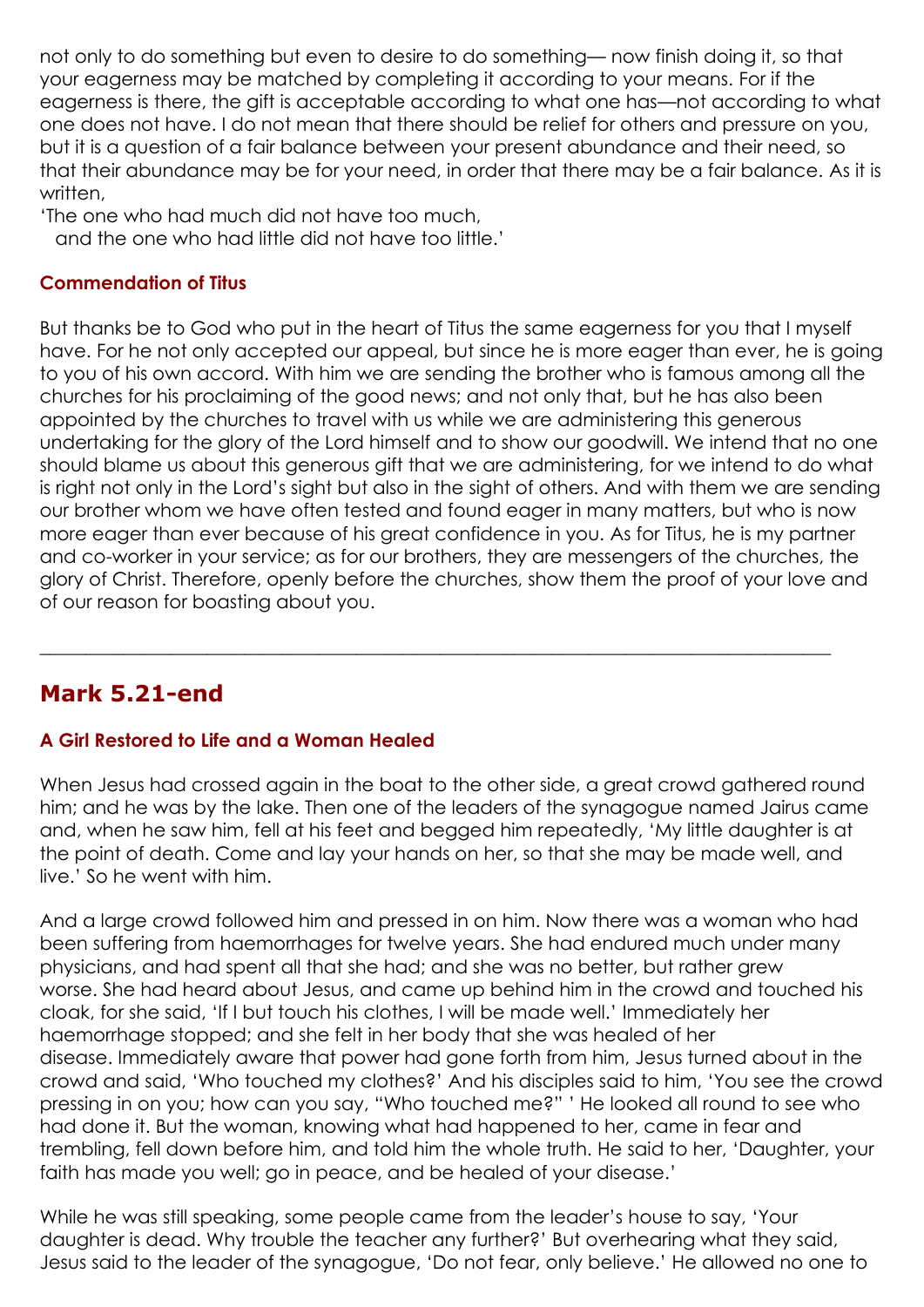follow him except Peter, James, and John, the brother of James. When they came to the house of the leader of the synagogue, he saw a commotion, people weeping and wailing loudly. When he had entered, he said to them, 'Why do you make a commotion and weep? The child is not dead but sleeping.' And they laughed at him. Then he put them all outside, and took the child's father and mother and those who were with him, and went in where the child was. He took her by the hand and said to her, 'Talitha cum', which means, 'Little girl, get up!' And immediately the girl got up and began to walk about (she was twelve years of age). At this they were overcome with amazement. He strictly ordered them that no one should know this, and told them to give her something to eat.

# **Readings for next Sunday, 4 July (5th Sunday after Trinity)**

\_\_\_\_\_\_\_\_\_\_\_\_\_\_\_\_\_\_\_\_\_\_\_\_\_\_\_\_\_\_\_\_\_\_\_\_\_\_\_\_\_\_\_\_\_\_\_\_\_\_\_\_\_\_

2 Samuel 5.1-5, 9-10; Psalm 48; 2 Corinthians 12.2-10; Mark 6.1-13

**Food Hub.** The Food Hub continues to operate on a Saturday morning between 10.30 am and 12.30 pm here at St James'.

\_\_\_\_\_\_\_\_\_\_\_\_\_\_\_\_\_\_\_\_\_\_\_\_\_\_\_\_\_\_\_\_\_\_\_\_\_\_\_\_\_\_\_\_\_\_\_\_\_\_\_\_\_\_\_\_\_

The food remains a basic food package ideally for those who are either struggling to pay for provisions or who cannot get to the shops or book an online delivery.

The Food Hub is now able to receive donations again and these should be dropped off at church between 3 and 4 pm on a Friday afternoon. Look on the Queen Edith Community Forum website to find more details about those items most needed - and about how to donate financially. Thank you.

**Caroline** will be working from home on Monday and Wednesday, usual times, and will be in the office on Thursday morning.

**Phone line.** The Church of England central team have supported the release of the Daily Hope phone line. Daily Hope offers music, prayers and reflections as well as full worship services from the Church of England at the end of a telephone line.

The line – which is available 24 hours a day on **0800 804 8044** – has been set up particularly with those unable to join online church services during the period of restrictions in mind. Find out more here - [https://www.churchofengland.org/more/media-centre/coronavirus-covid-](https://www.churchofengland.org/more/media-centre/coronavirus-covid-19-guidance-parishes/daily-hope-phone-line)[19-guidance-parishes/daily-hope-phone-line](https://www.churchofengland.org/more/media-centre/coronavirus-covid-19-guidance-parishes/daily-hope-phone-line)